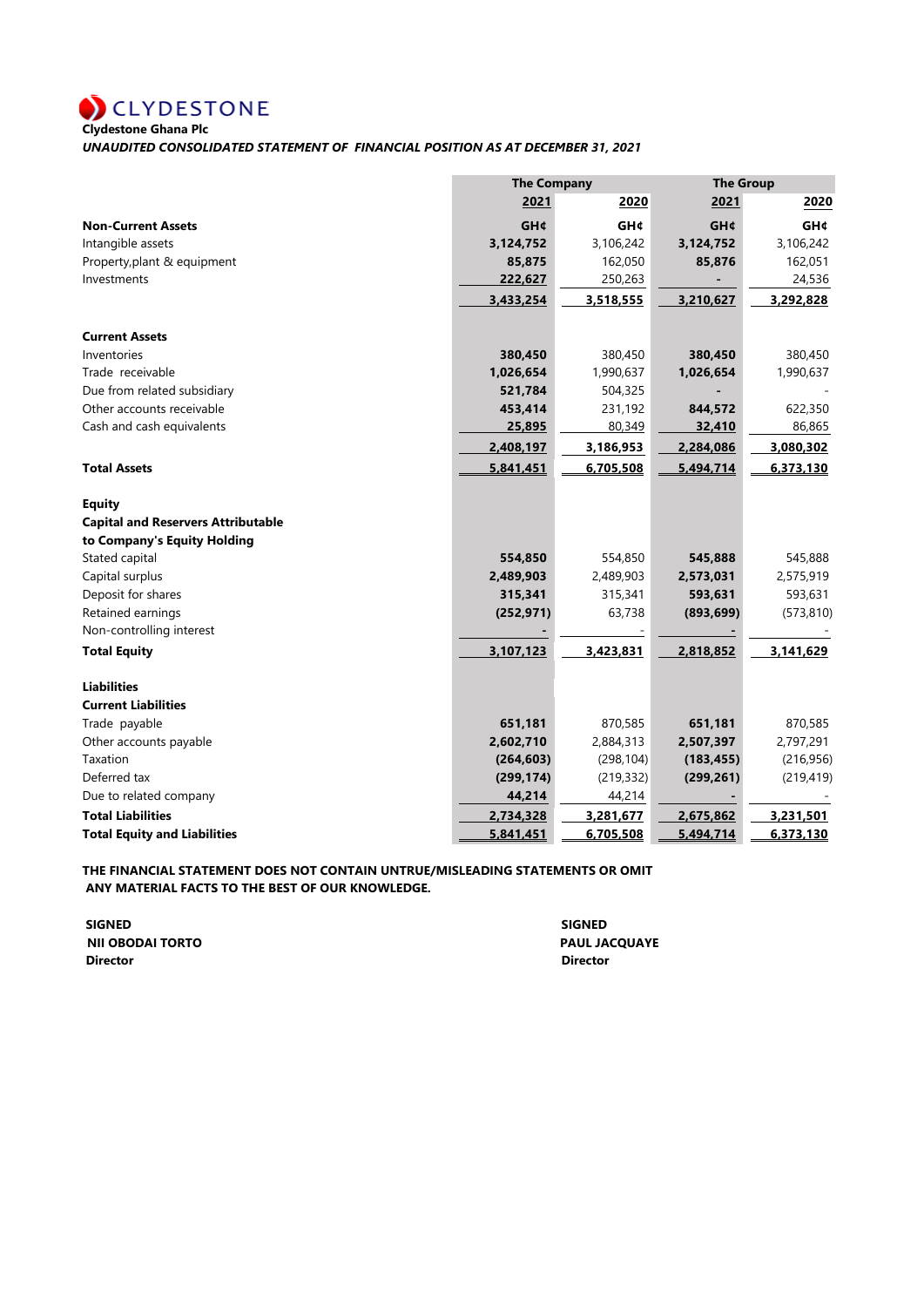**CLYDESTONE**<br>Clydestone Ghana Plc

## *UNAUDITED CONSOLIDATED STATEMENT OF COMPREHENSIVE INCOME*

*FOR THE TWELVE MONTHS ENDED DECEMBER 31, 2021*

|                                                | <b>The Company</b> |             | <b>The Group</b> |             |
|------------------------------------------------|--------------------|-------------|------------------|-------------|
|                                                | 2021               | 2020        | 2021             | 2020        |
|                                                | <b>GH¢</b>         | <b>GH¢</b>  | GH¢              | <b>GH¢</b>  |
| Revenue                                        | 2,496,105          | 4,039,375   | 2,496,105        | 4,039,375   |
| Cost of operations                             | (1,394,146)        | (2,358,952) | (1,394,146)      | (2,358,952) |
| <b>GROSS OPERATING PROFIT</b>                  | 1,101,959          | 1,680,424   | 1,101,959        | 1,680,424   |
| Directors remuneration                         | 455,606            | 428,001     | 455,606          | 428,001     |
| Interest / financial charges                   | 36,526             | 37,062      | 36,526           | 37,062      |
| Auditors remuneration                          |                    | 36,000      | 2,896            | 38,896      |
| Depreciation                                   | 79,875             | 86,663      | 80,160           | 86,948      |
| General & administration expenses              | 939,340            | 1,107,547   | 939,340          | 1,107,547   |
|                                                | 1,511,348          | 1,695,273   | 1,514,528        | 1,698,453   |
| <b>Operating Profit</b>                        | (409, 389)         | (14, 849)   | (412, 569)       | (18, 029)   |
| Other Income                                   | 92,680             | 109,345     | 92,680           | 109,345     |
| Profit (Loss) before tax                       | (316, 709)         | 94,496      | (319, 889)       | 91,316      |
| Corporate taxation                             |                    | (33, 501)   |                  | (19, 176)   |
| Profit (Loss) for the period                   | (316, 709)         | 60,995      | (319, 889)       | 72,139      |
| Attributable to: Equity holders                |                    |             | (319, 889)       | 57,815      |
| Non Controlling Interest                       |                    |             |                  |             |
| <b>Other comprehensive</b>                     |                    |             |                  |             |
| income (loss)                                  |                    |             |                  |             |
| Exchange Difference on translation             |                    |             |                  |             |
| Total comprehensive income/(loss) for the year | (316, 709)         | 60,995      | (319, 889)       | 57,815      |
| Earnings per share (GH¢)                       | (0.0093)           | 0.0018      | (0.0094)         | 0.0021      |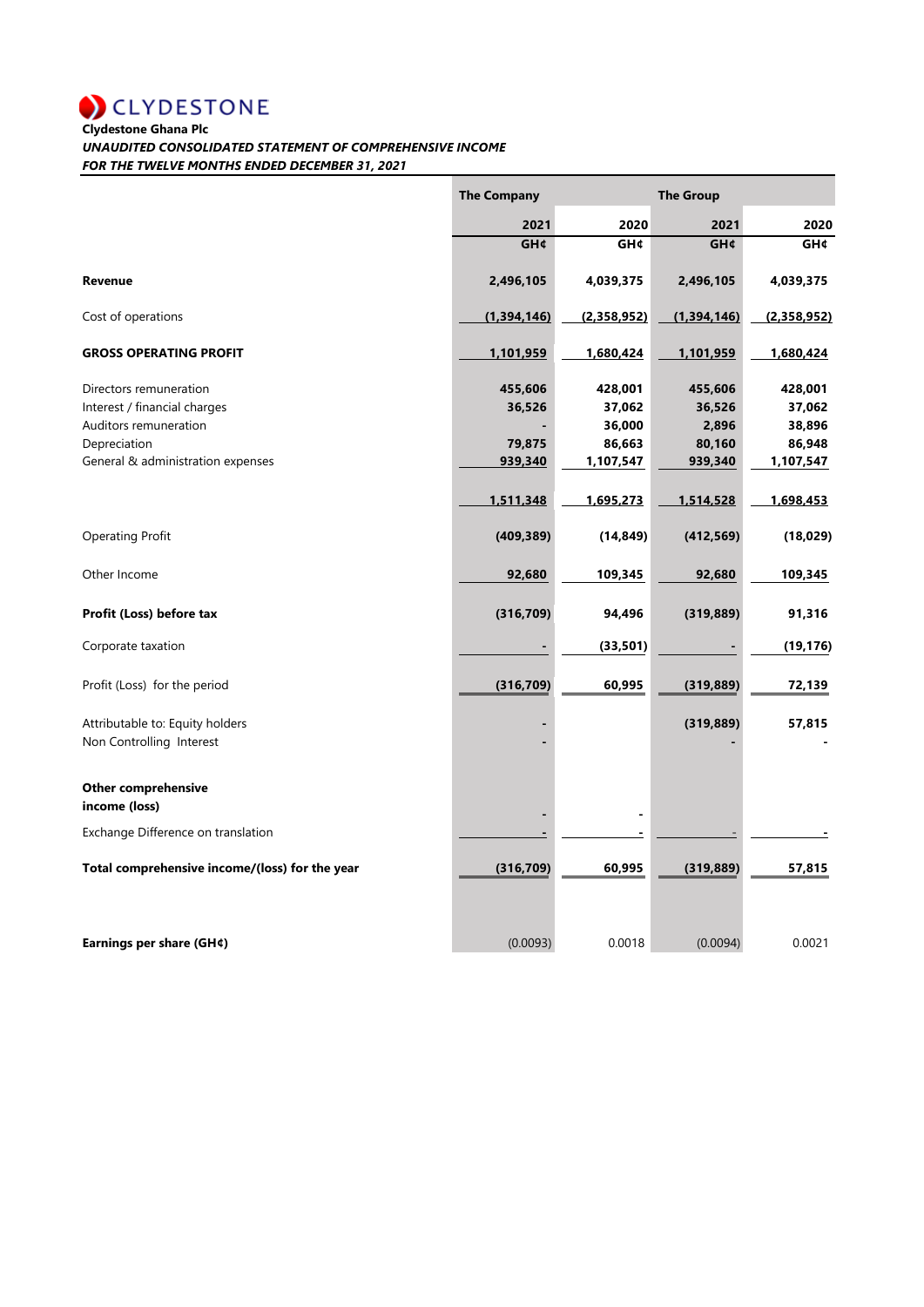# **CLYDESTONE**<br>Clydestone Ghana Plc

## *STATEMENT OF CHANGES IN EQUITY*

*FOR THE TWELVE MONTHS ENDED DECEMBER 31 , 2021*

### **Company**

|                                                 | <b>Stated</b><br><b>Capital</b><br><b>GH¢</b> | Capital<br><b>Surplus</b><br>GH¢      | <b>Retained</b><br><b>Earnings</b><br>GH¢ | <u>Total</u><br><b>GH¢</b> |
|-------------------------------------------------|-----------------------------------------------|---------------------------------------|-------------------------------------------|----------------------------|
| January 1, 2021<br>Profit/(Loss) for the period | 554,850                                       | 2.489.903<br>$\overline{\phantom{a}}$ | 63,737<br>(316, 709)                      | 3,108,490<br>(316, 709)    |
| DECEMBER 31, 2021                               | 554,850                                       | 2,489,903                             | (252, 971)                                | 2,791,782                  |

#### **Group**

|                              | <b>Stated</b><br><b>Capital</b> | Capital        | <b>Retained</b><br><b>Earnings</b> | <b>Deposit</b> | <b>Non</b><br><b>Controlling</b><br><b>Interest</b> | <b>Total</b> |
|------------------------------|---------------------------------|----------------|------------------------------------|----------------|-----------------------------------------------------|--------------|
|                              |                                 | <b>Surplus</b> |                                    | for Shares     |                                                     |              |
|                              | <b>GH¢</b>                      | <b>GH¢</b>     | GH¢                                | <b>GH¢</b>     | <b>GH¢</b>                                          | <b>GH¢</b>   |
| January 1, 2021              | 635,786                         | 2.575.919      | (573, 810)                         | 328,683        | $-7.474$                                            | 2,959,104    |
| Profit/(Loss) for the period |                                 | $\blacksquare$ | (319, 889)                         |                | ٠                                                   | (319, 889)   |
| Other group adjustments      |                                 |                |                                    |                | ۰                                                   |              |
| DECEMBER 31, 2021            | 635.786                         | 2.575.919      | (893.699)                          | 328.683        | (7.474)                                             | 2.639.215    |

#### *STATEMENT OF CHANGES IN EQUITY*

#### *FOR THE TWELVE MONTHS ENDED DECEMBER 31 , 2021*

#### **Company**

|                       | <b>Stated</b><br>Capital<br><b>GH¢</b> | Capital<br><b>Surplus</b><br>GH¢ | <b>Retained</b><br><b>Earnings</b><br><b>GH¢</b> | <b>Total</b><br><b>GH¢</b> |
|-----------------------|----------------------------------------|----------------------------------|--------------------------------------------------|----------------------------|
| January 1, 2021       | 554,850                                | 2,489,903                        | 34.668                                           | 3,079,421                  |
| Prior year Adjustment |                                        |                                  | (31, 926)                                        | (31, 926)                  |
| Profit for the period | $\overline{\phantom{a}}$               |                                  | 60,995                                           | 60,995                     |
| DECEMBER 31, 2021     | 554,850                                | 2,489,903                        | 63,737                                           | 3,108,490                  |

| <b>Group</b>          |                          |                |                 |            |                               |            |
|-----------------------|--------------------------|----------------|-----------------|------------|-------------------------------|------------|
|                       | <b>Stated</b>            | Capital        | <b>Retained</b> |            | <b>Deposit</b> on Controlling |            |
|                       | Capital                  | <b>Surplus</b> | <b>Earnings</b> | for Shares | <b>Interest</b>               | Total      |
|                       | <b>GH¢</b>               | GH¢            | <b>GH¢</b>      | <b>GH¢</b> | <b>GH¢</b>                    | <b>GH¢</b> |
| January 1, 2021       | 635.786                  | 2.575.919      | (596, 811)      | 328.683    | (7, 474)                      | 947,164    |
| Profit for the period | $\overline{\phantom{0}}$ |                | 57,815          | -          | ٠                             | (126, 198) |
| Prior Year Adjustment | -                        | ٠              | (34, 814)       | ۰          | -                             |            |
| DECEMBER 31, 2021     | 635,786                  | 2,575,919      | (573, 810)      | 328,683    | (7.474)                       | 820,966    |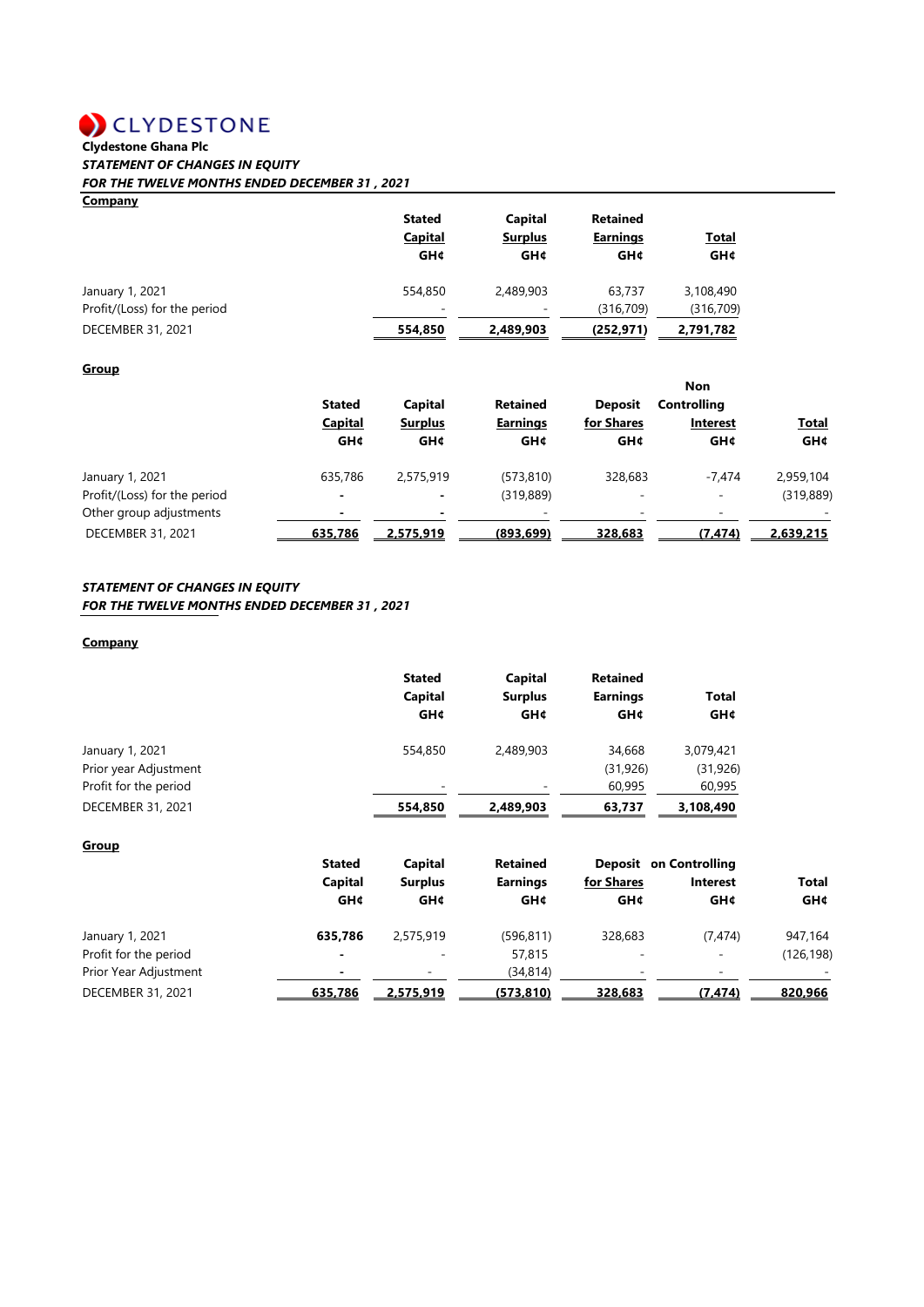**CLYDESTONE**<br>Clydestone Ghana Plc

#### *UNAUDITED STATEMENT OF CASHFLOWS FOR THE TWELVE MONTHS*

*ENDED 31 DECEMBER 2021*

|                                                   | The Company |            | <b>The Group</b> |            |
|---------------------------------------------------|-------------|------------|------------------|------------|
|                                                   | 2021        | 2020       | 2021             | 2020       |
|                                                   | <b>GH¢</b>  | GH¢        | <b>GH¢</b>       | <b>GH¢</b> |
| <b>Cash Flow form Operating Activities</b>        |             |            |                  |            |
| Profit before taxation                            | (316, 709)  | 94,496     | (319, 889)       | 91,316     |
| <b>Adjustment for Non-Cash Items:</b>             |             |            |                  |            |
| Net interest expense                              | 36,526      | 37,062     | 36,526           | 37,062     |
| Depreciation                                      | 79,875      | 86,663     | 80,160           | 86,948     |
| Net cash used in operating activities             | (200, 307)  | 218,221    | (203, 203)       | 215,325    |
| <b>Changes in working capital</b>                 |             |            |                  |            |
| Inventories                                       |             | 39,501     |                  | 39,501     |
| Trade receivables                                 | 963,983     | (61, 184)  | 963,983          | 93,270     |
| Other accounts receivables                        | (222, 222)  | 10,525     | (222, 222)       | 10,525     |
| Trade payable                                     | (219, 404)  | (452, 520) | (219, 404)       | (305, 290) |
| Other accounts payable                            | (281, 603)  | (140, 231) | (289, 894)       | (374, 665) |
| Due from related company                          | (17, 459)   | (7, 207)   |                  |            |
|                                                   |             |            |                  |            |
|                                                   | 223,294     | (611, 116) | 232,463          | (536, 659) |
| <b>Tax Paid</b>                                   |             |            |                  |            |
| Corporate                                         | (40, 916)   | (63, 339)  | (47, 188)        | (40, 976)  |
| Net cash used in operating activities             | (17, 929)   | (456, 234) | (17, 928)        | (362, 310) |
| <b>Cash Flows from Investing Activities</b>       |             |            |                  |            |
| Purchase of Property, plant & equipment           |             |            |                  |            |
| <b>Exchange Gain On Deposits</b>                  |             | 76,389     |                  | (11, 241)  |
| Purchase of intangible assets                     |             |            |                  |            |
| <b>Net Cash Used in Investing Activities</b>      |             | 76,389     |                  | (11, 241)  |
|                                                   |             |            |                  |            |
| <b>Cash Flows from Financial Activities</b>       |             |            |                  |            |
| Short Term Loan                                   |             |            |                  |            |
| Interest expense                                  | (36, 526)   | (37,062)   | (36, 526)        | (37,062)   |
| <b>Net Cash Used in Financing Activities</b>      | (36, 526)   | (37,062)   | (36, 526)        | (37,062)   |
| <b>Increase in Cash and Cash Equivalents</b>      | (54, 455)   | (416, 907) | (54, 454)        | (410, 613) |
| Cash and cash equivalents at 1 January,           | 80,349      | 497,256    | 86,865           | 497,478    |
|                                                   |             |            |                  |            |
| Cash and cash equivalents at 31 Dec               | 25,894      | 80,349     | 32,411           | 86,865     |
| Analysis of balances of cash and cash equivalents |             |            |                  |            |
| as shown in the balance sheet                     |             |            |                  |            |
| Cash and Bank Balances<br>Bank overdraft          | 25,895      | 80,349     | 32,411           | 86,865     |
|                                                   | 25,895      | 80,349     | 32,411           | 86,865     |